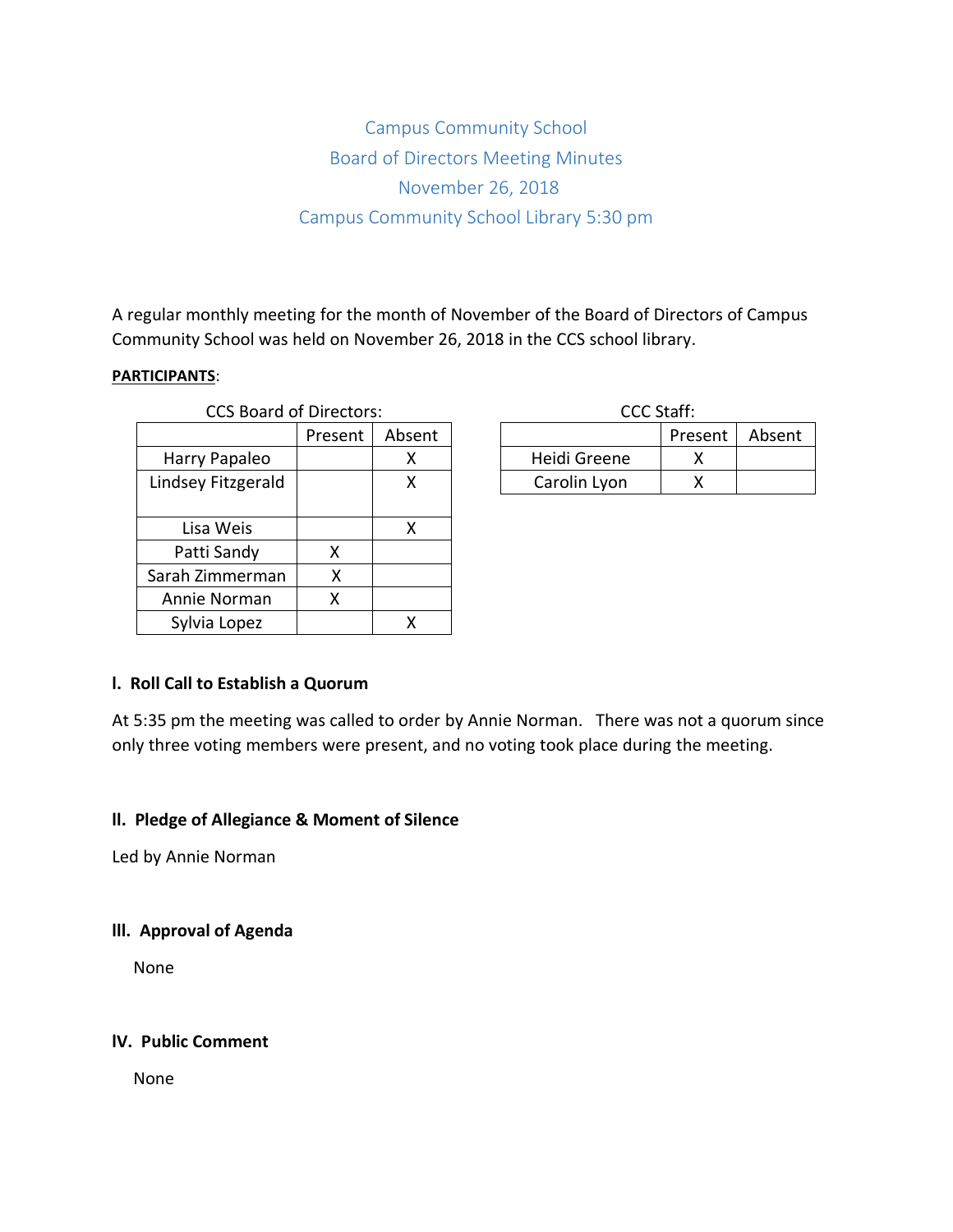## **V. Approval of Minutes of Last Meeting**

None

#### **Vl. President's Report**

None

## **Vll. Financial Report by Carolin Lyon**

 We are 33% through the year. There are no updates to revenues or expenses at this time. We are on target with the budget. The consolidated application was approved. It takes about a month to load it before it can be utilized.

 We started accepting applications for the 2019-20 school year on November 5 and will continue accepting them until January 9. We have 50 applications so far. We need to make sure that siblings entering kindergarten have submitted applications. Carolin explained that the state has standardized the applications for charter schools. DOE requires a class size survey. We did not need a waiver for class size since we are within guidelines.

#### **Vlll. Head of School Executive Report by Heidi Greene**

 Heidi has met with almost all staff for them to share ideas and requests, which will help Heidi prioritize the tasks in her new position as Head of School. At a recent staff meeting, Heidi shared that communication and guiding principles are very important to the success of CCS.

By-laws need to be reviewed. Send questions or comments to Heidi.

 We looked at the terms of boards members. If Lisa or Annie decide not to renew their term, they would need to be replaced. We need to think of potential board members, and have discussions with candidates by January. We would invite candidates to observe a board meeting in February and/or March, and vote in April. We need to do Board Excellence training in May with Paul Stock.

The date for the December board meeting is Wednesday, December 19<sup>th</sup> at 5:30 at Delaware State University in the Education and Humanities building. This will allow board members to attend the Holiday Concert, which starts at 7 pm at the same location.